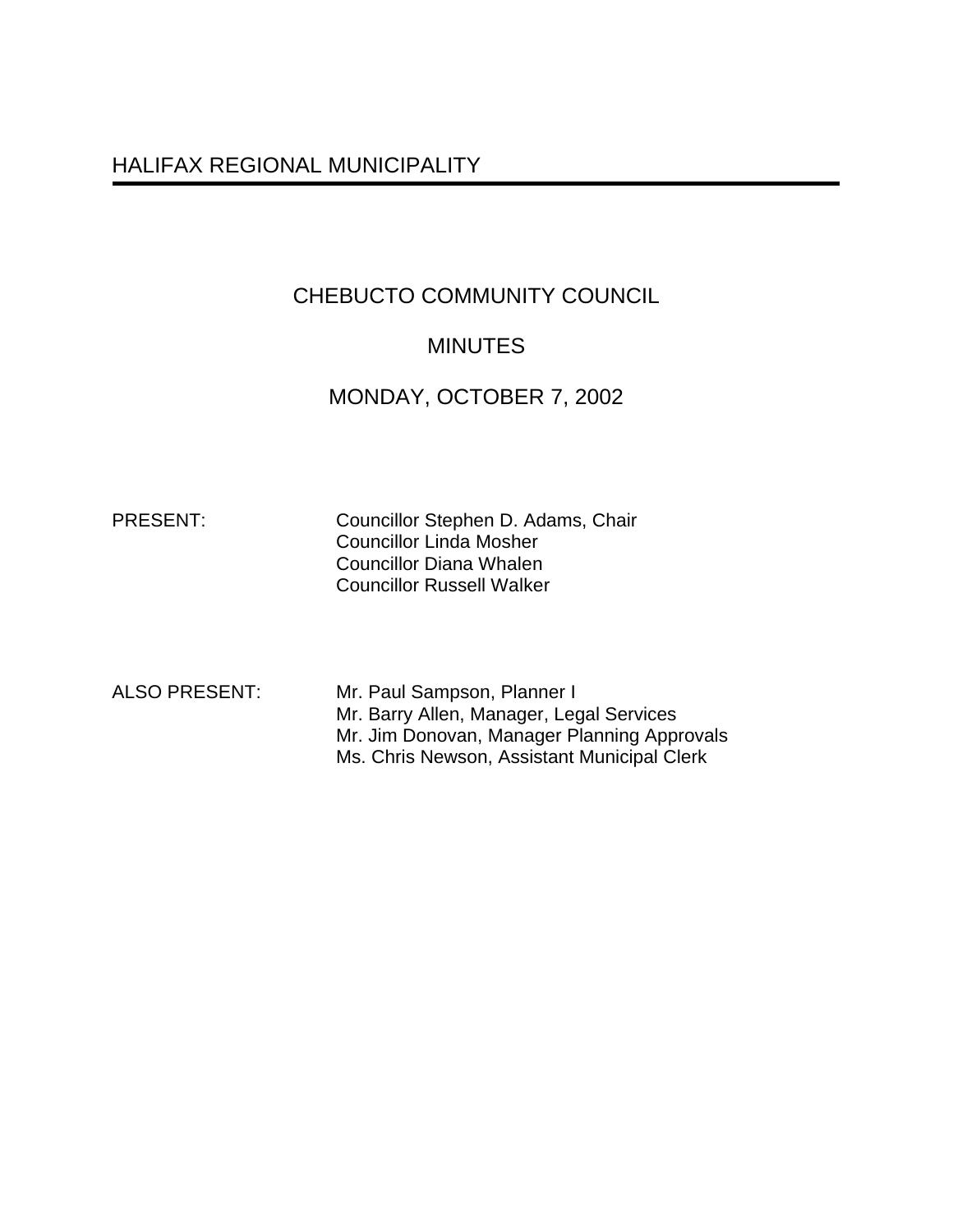# **TABLE OF CONTENTS**

| 1.  |                                                             |                                                                                                                                                                                                                                                        |  |
|-----|-------------------------------------------------------------|--------------------------------------------------------------------------------------------------------------------------------------------------------------------------------------------------------------------------------------------------------|--|
| 2.  |                                                             | APPROVAL OF THE MINUTES                                                                                                                                                                                                                                |  |
|     | 2.1                                                         |                                                                                                                                                                                                                                                        |  |
| 3.  | APPROVAL OF THE ORDER OF BUSINESS AND APPROVAL OF ADDITIONS |                                                                                                                                                                                                                                                        |  |
| 4.  |                                                             | BUSINESS ARISING OUT OF THE MINUTES  5                                                                                                                                                                                                                 |  |
|     | 4.1                                                         | 4.1.1 Case 00402 - Amendment to Royale Hemlocks Stage II Development<br>4.1.2 Extending Public Participation for Planning - District 16  7<br>4.1.4 Sir Sandford Fleming Park Asset Statement  6<br>4.1.5 Basement Flooding in area of Fenwood Road  6 |  |
| 5.  |                                                             | MOTIONS OF RECONSIDERATION - None  8                                                                                                                                                                                                                   |  |
| 6.  |                                                             |                                                                                                                                                                                                                                                        |  |
| 7.  | CONSIDERATION OF DEFERRED BUSINESS - None  8                |                                                                                                                                                                                                                                                        |  |
| 8.  |                                                             |                                                                                                                                                                                                                                                        |  |
|     | 8.1<br>8.2                                                  | Case # 00465 - Application for Development Agreement, Lot Abutting                                                                                                                                                                                     |  |
| 9.  |                                                             | CORRESPONDENCE, PETITIONS AND DELEGATIONS  5                                                                                                                                                                                                           |  |
|     | 9.1                                                         | Presentation<br>9.1.1 Chebucto West Community Health Board - Smoking By-Law 5                                                                                                                                                                          |  |
| 10. |                                                             |                                                                                                                                                                                                                                                        |  |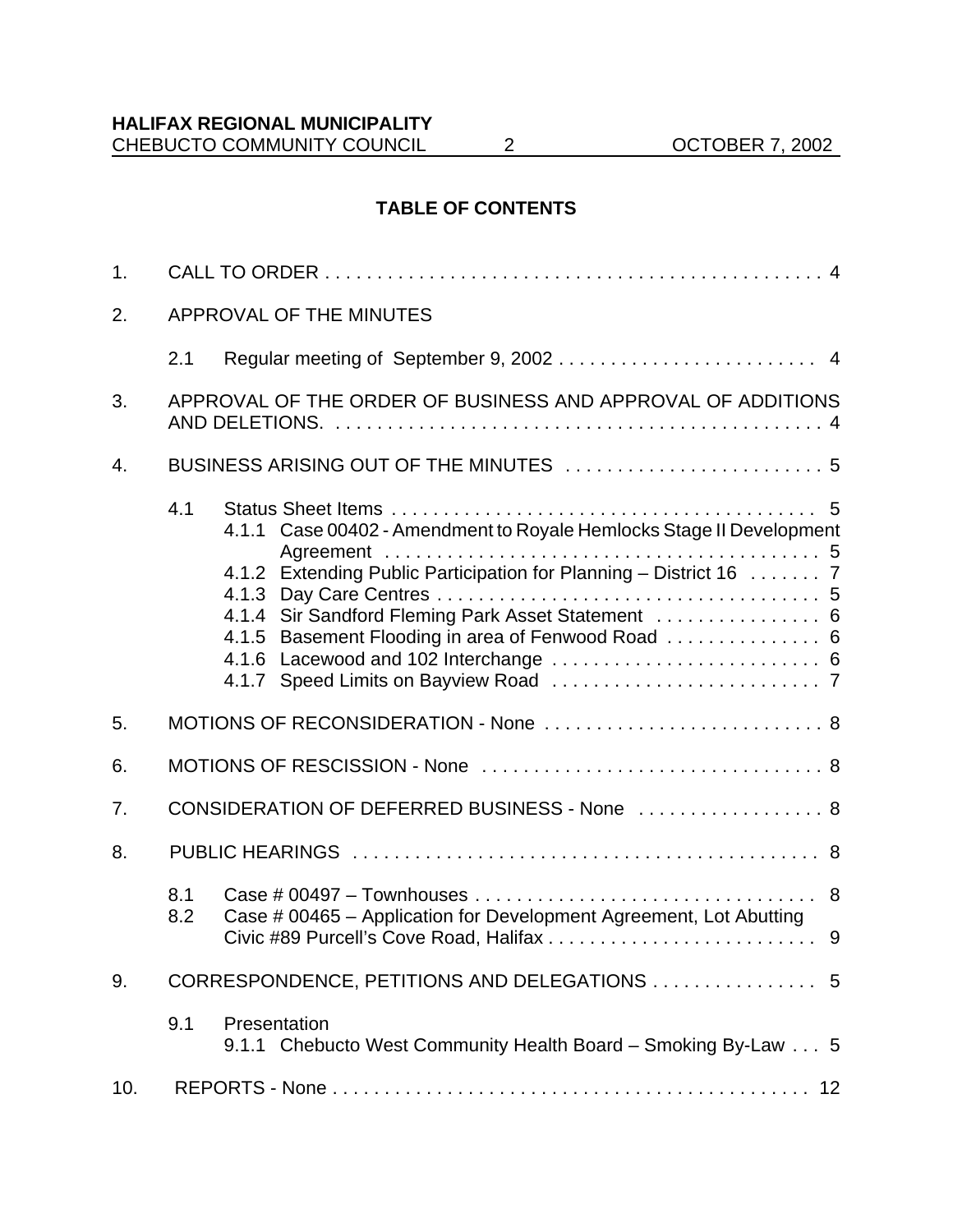| 12.                                  |                                                                                                                                                                                                   |  |
|--------------------------------------|---------------------------------------------------------------------------------------------------------------------------------------------------------------------------------------------------|--|
| 12.1<br>12.2<br>12.3<br>12.4<br>12.5 | Kearney Lake Road and Castlehill - Councillor Whalen  13<br>Williams Lake Road/Purcell's Cove Road/Parkdale Road - Councillor Mosher 13<br>Membership Selection Committee - Councillor Walker  13 |  |
|                                      |                                                                                                                                                                                                   |  |
|                                      |                                                                                                                                                                                                   |  |
|                                      |                                                                                                                                                                                                   |  |
|                                      |                                                                                                                                                                                                   |  |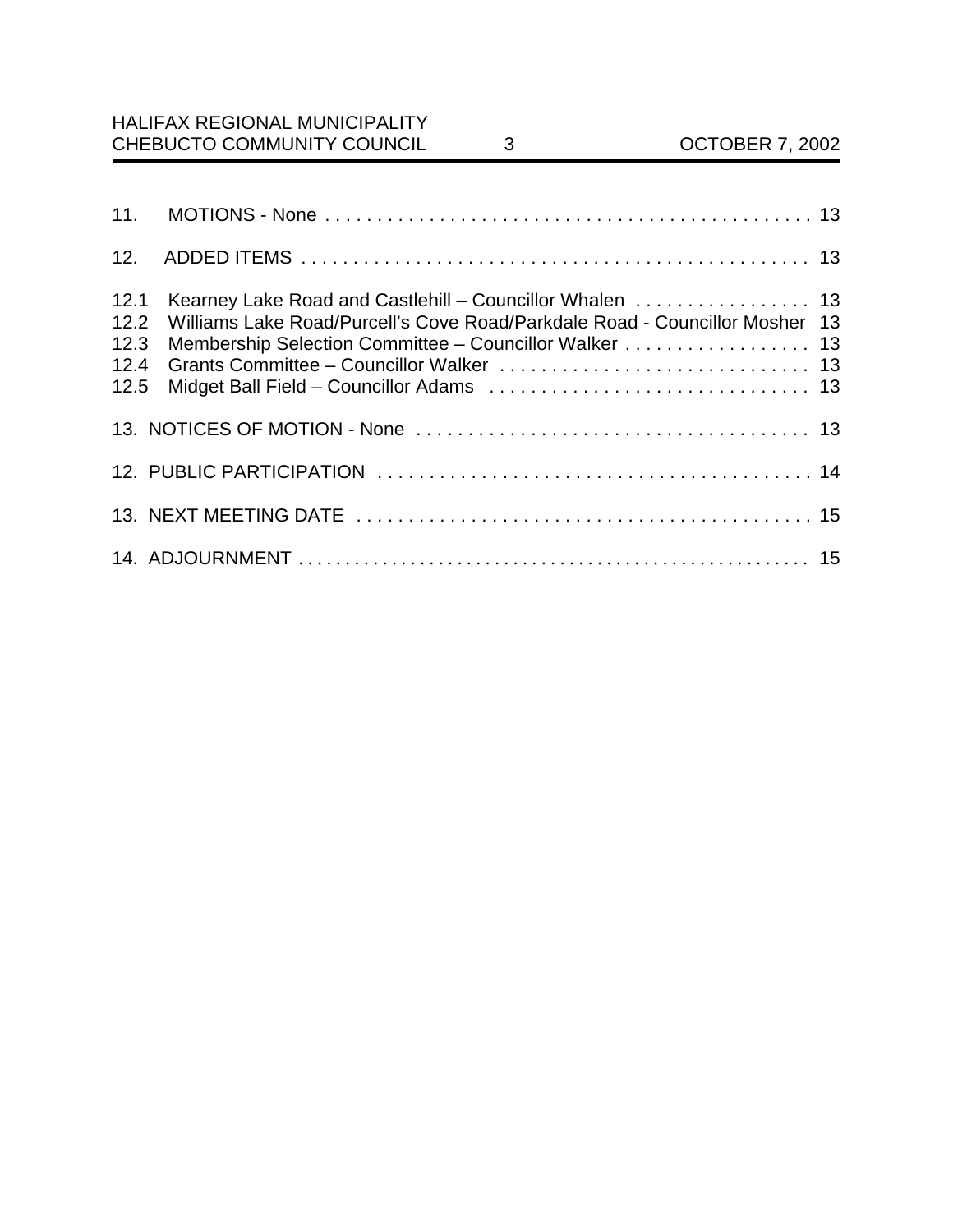## **1. CALL TO ORDER**

The meeting was called to order at 7:00 pm in the Keshen Goodman Library, 330 Lacewood Drive, Halifax. Later in the meeting, Councillor Adams recognized Mary Ann McGrath, MLA for Halifax/Bedford Basin.

### **2. APPROVAL OF MINUTES**

2.1 Regular Meeting –September 9, 2002

Corrections**:**

- Councilor Whalen: a) Added Item, 12.3 Bi-Hi Ramps, should be entitled Lacewood and 102 Interchange.
	- b) Status Sheet Item 4.1.3 to reflect that snow removal was the primary concern and that litter pick-up/clean-up were secondary issues.

Councillor Mosher: would like minutes to reflect that she voted against approval of the variance appeal for 24, 26, 28 Fenwood Road.

**MOVED by Councillor Whalen, seconded by Councilor Walker, that the Minutes of the Regular Meeting held on September 9, 2002, be approved as amended. MOTION PUT AND PASSED UNANIMOUSLY.**

### **3. APPROVAL OF THE ORDER OF BUSINESS AND APPROVAL OF ADDITIONS AND DELETIONS**

- MOVE: Item 9. Presentations, 9.1 Chebucto West Community Health Board Smoking By-Law, to immediately follow Approval of Order of Business.
- MOVE: Item 4.1.2 Extension of Public Participation, to later in meeting.

ADDED ITEMS:

- 12.1 Kearney Lake Road and Capital Hill Councillor Whalen
- 12.2 Williams Lake Road, Purcell's Cove Road, Parkdale Road Councillor Mosher
- 12.3 Membership Selection Committee Councillor Walker
- 12.4 Grants Committee Councillor Walker
- 12.5 Midget Ball Field Councillor Adams

**MOVED by Councillor Walker, seconded by Councillor Mosher that the Agenda be adopted as amended. MOTION PUT AND PASSED UNANIMOUSLY.**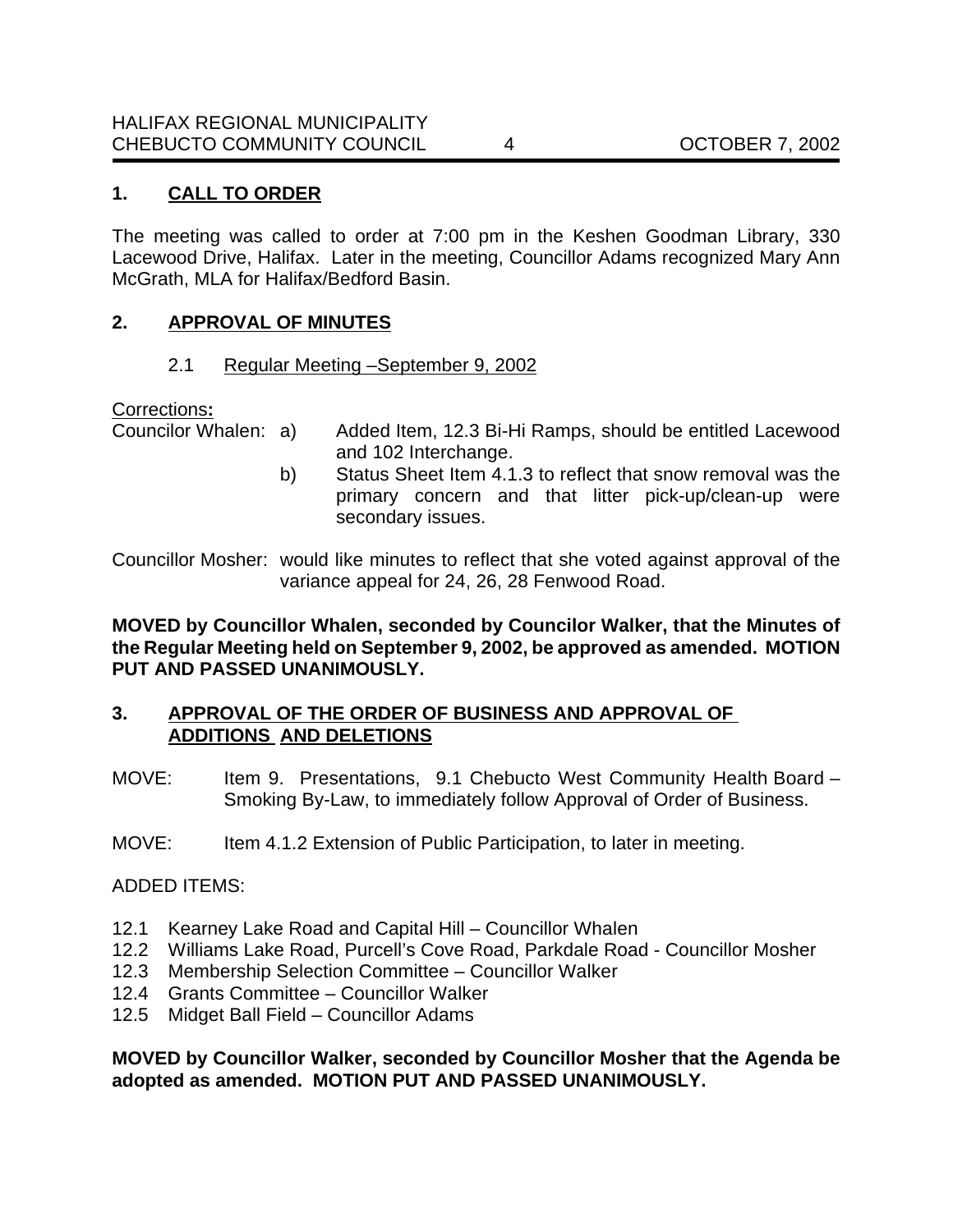# **9. CORRESPONDENCE, PETITIONS, DELEGATIONS**

### **9.1 Presentation**

# **9.1.1 Chebucto West Community Health Board – Smoking By-Law S200**

Ms. Heather MacKay, representative of the Chebucto West Community Health Board, raised the following points regarding support for By-Law S200. A copy of the presentation is on file in the Municipal Clerk's Office:

- < making all indoor public places 100% smoke-free would protect the public from the significant health risk of second hand smoke
- < tobacco use in Nova Scotia is the third highest in the country
- < Nova Scotia currently has the highest rate of teen smokers
- < by making all indoor public places smoke free, it prevents youth from starting to smoke and increases the number of smokers who quit
- < there is strong public support for smoke free indoor public places
- < concerns about enforcement are overemphasized as experience has shown that 100% smoke free By-Laws minimize the need for enforcement

Chebucto Community Council thanked Ms. MacKay for her presentation and extended an invitation to the Chebucto West Community Health Board to participate in the Public Hearings on the Smoking By-Law.

# **4. BUSINESS ARISING OUT OF THE MINUTES**

### **4.1 Status Sheet Items**

# **4.1.1 Case 00402 - Amendment to Royale Hemlocks Stage II Development Agreement**

Councillor Whalen requested that a reminder be sent to staff regarding this issue.

# **4.1.2 Extending Public Participation for Planning – District 1**

Discussed later in meeting. See page 7.

# **4.1.3 Day Care Centres**

< A staff Information Report dated October 4, 2002 was circulated to the Committee. A copy is available in the Municipal Clerk's Office.

Mr. Paul Sampson, Planner I, presented the report.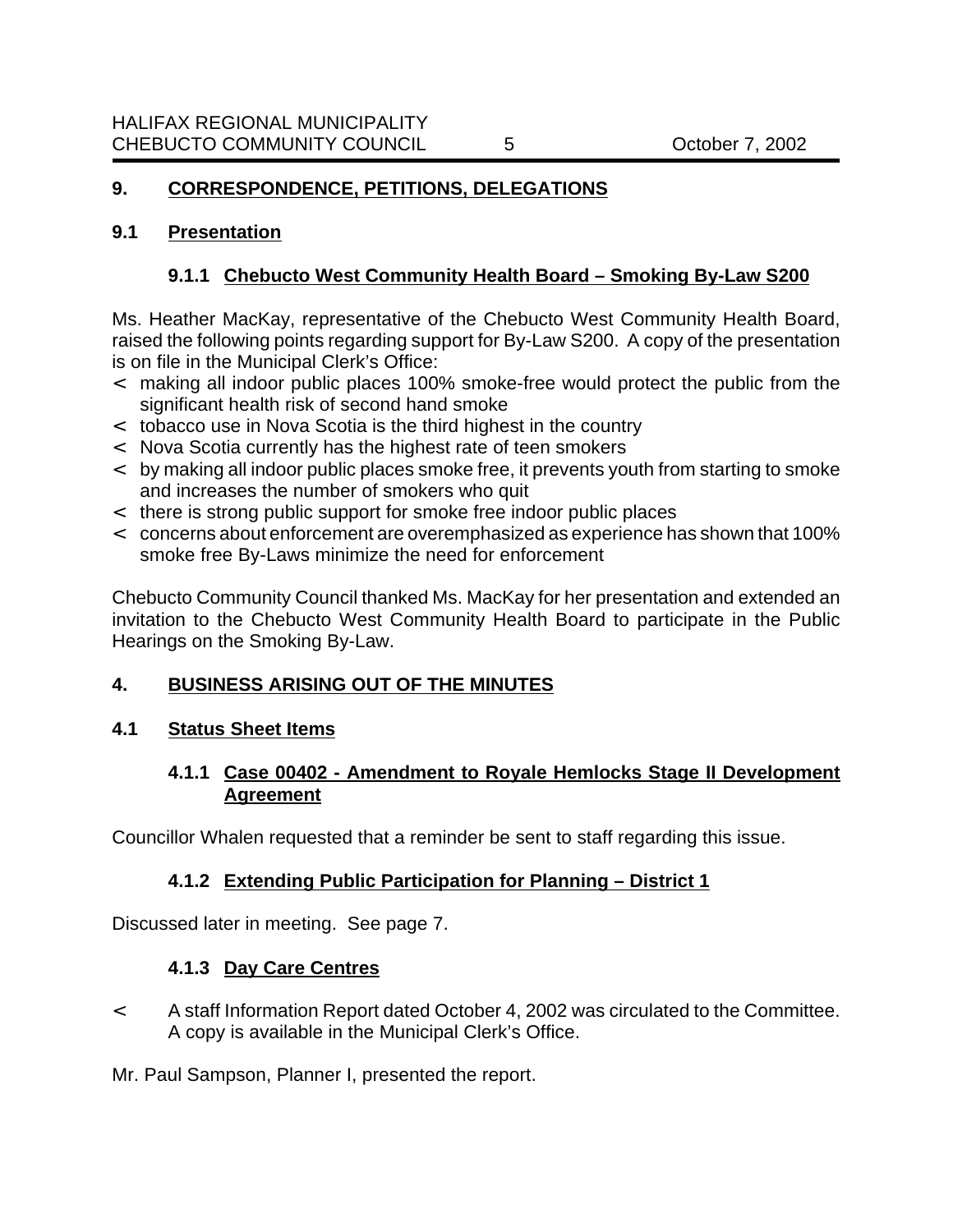| <b>HALIFAX REGIONAL MUNICIPALITY</b> |                 |
|--------------------------------------|-----------------|
| <b>CHEBUCTO COMMUNITY COUNCIL</b>    | October 7, 2002 |

Councillor Whalen explained that the issue of Day Care Centres came to Community Council in February of 2002 when there was an application for a 38 member Day Care Centre on Roxbury Crescent, a residential area. There was opposition from area residents and a staff report was requested.

**MOVED by Councillor Whalen, seconded by Councillor Mosher that Chebucto Community Council recommend to Regional Council that the MPS policy for Halifax be amended to restrict the size of Day Care Centres in residential zones under Development Agreements to 14 children. Further, that the existing MPS for Halifax be amended to include only one Child Care Centre every 500' or one per cul de sac**.

Mr. Sampson commented that staff would prepare a report for Regional Council including this recommendation. Councillor Whalen requested that staff begin the process to bring this matter before Regional Council.

Councillor Walker commented that there are now ten Day Care Centres in District 15 with possible plans for another. He expressed the community's concern with the number of Day Care Centres in this district.

# **MOTION PUT AND PASSED UNANIMOUSLY**.

*In consultation with Councillor Whalen on October 28, 2002, this item to be removed from the Status Sheet.*

# **4.1.4 Sir Sandford Fleming Park Asset Statement**

Councillor Mosher has requested a formal report from staff as part of the proposal to the National Sites and Historic Monuments Board. This item to remain on Status Sheet.

# **4.1.5 Basement Flooding in area of Fenwood Road**

Councillor Mosher requested information from staff on the issue of flooding to homes on Fenwood Road.

Councillor Mosher referred to a letter from staff regarding the issue of a snowfence as a barrier around a construction site. She commented that the owner of the property on Fenwood Road was given a permit to start construction on the condition that proper protection be constructed around the site. If the owner does not construct the proper protection, such as a hoarding fence, or plywood barricade, staff will do so.

# **4.1.6 Lacewood and Highway 102 Interchange**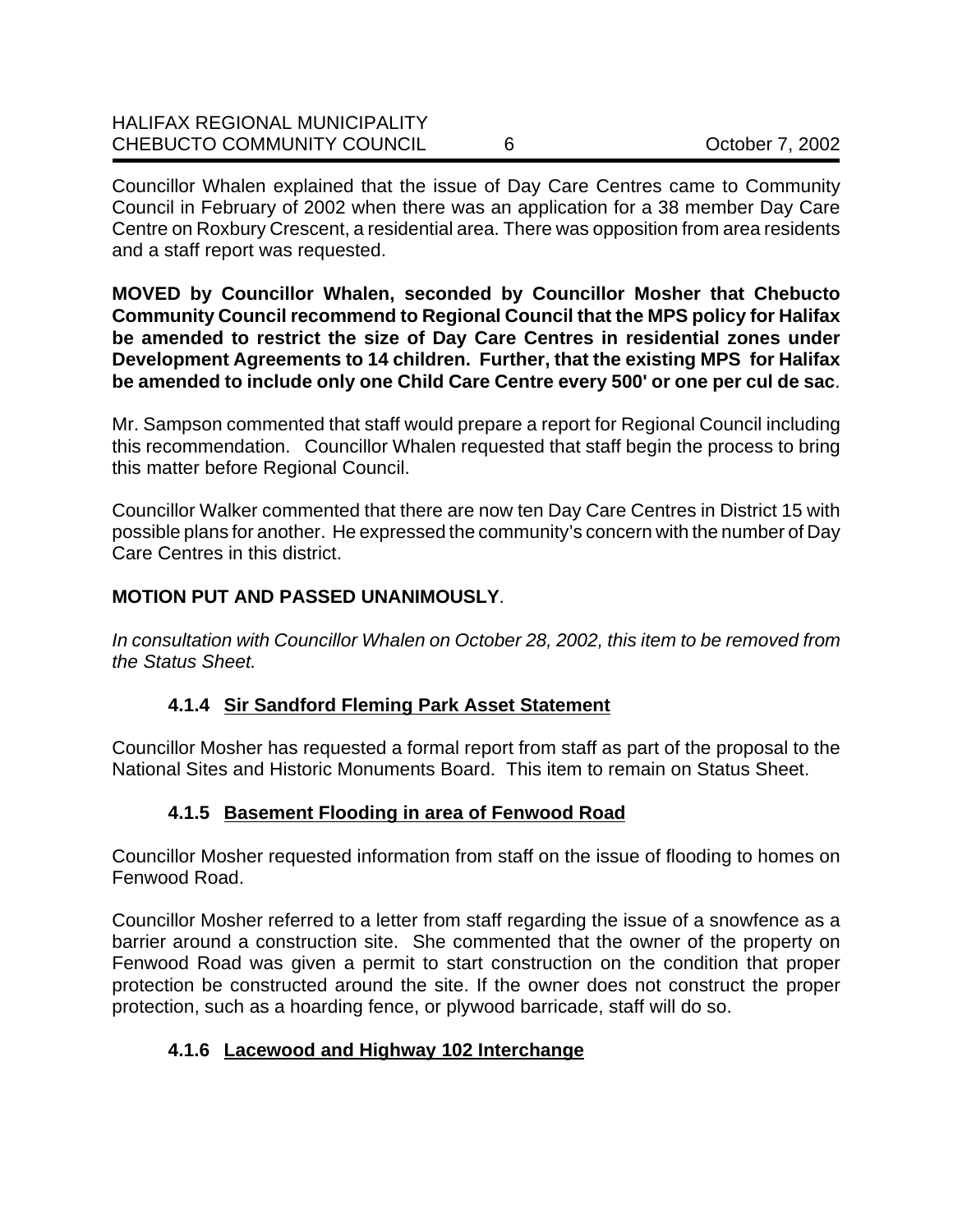Councillor Whalen commented that an Information Report dated October 1, 2002 was received from staff. The staff report confirmed that the matter of the sidewalk construction was scheduled for tender at Regional Council on Tuesday, October 8, 2002 and the work will be completed this fall. The widening of the lanes and addition of lanes will be done in the spring of 2003. A copy of a letter from the Provincial Transportation and Public Works Department, indicating their agreement to cost sharing of this project, was included with the staff Information Report.

*In consultation with Councillor Whalen on October 28, 2002, this item to be removed from Status Sheet.*

# **4.1.7 Speed Limits on Bayview Road**

Councillor Whalen, assisted by Councillor Walker, will draft a letter to the Provincial Department of Transportation regarding reducing the speed limits in this area.

*The following Status Sheet Item was presented upon arrival of staff person.*

# **4.1.2 Extending Public Participation for Planning – District 16**

< Mr. Jim Donovan, Supervisor, Permits and Inspections, gave an oral presentation on the staff Information Report dated October 1, 2002. Copies of the staff report were circulated to the Committee and a copy is on file in the Municipal Clerk's office.

Mr. Donovan commented that there are various forms of citizen participation in planning matters. Two methods of engaging public participation for District 16 planning matters would be the establishment of a Planning Advisory Committee (PAC) or an Area Advisory Committee (AAC). Mr. Donovan added that examples of a Terms of Reference for these Committees were included in the staff Information Report which was before the Committee.

Councillor Whalen requested a draft Terms of Reference for a proposed Planning Advisory Committee that would be formed on a trial basis for District 16. She further requested that the Terms of Reference reflect a composite Planning Advisory Committee and Area Advisory Committee. Councillor Whalen suggested there be at least six members on this Committee which would include the Councillor for District 16.

**MOVED by Councillor Whalen, seconded by Councillor Walker that staff prepare a draft Terms of Reference for a Planning Advisory Committee for District 16. Further, that the Terms of Reference reflect a composite Planning Advisory Committee and Area Advisory Committee consisting of approximately six members, including the Councillor for District 16, and that this Committee be formed on a trial basis.**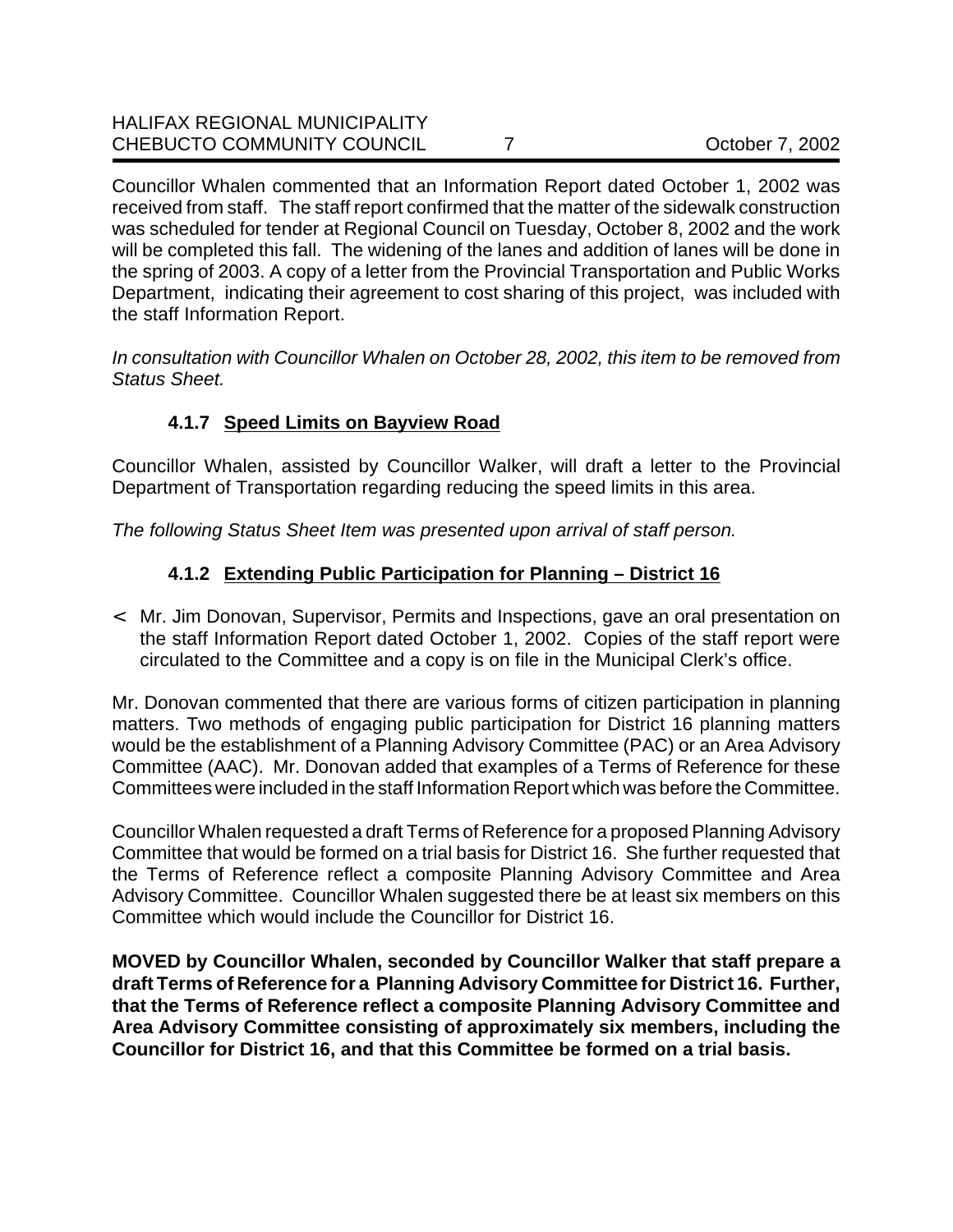| <b>HALIFAX REGIONAL MUNICIPALITY</b> |                 |
|--------------------------------------|-----------------|
| CHEBUCTO COMMUNITY COUNCIL           | October 7, 2002 |

Councillor Mosher expressed concern with a Planning Advisory Committee of only 3 to 6 members portraying the views/opinions of the entire Community. She asked if it were possible to direct Planning Advisory Committees to, for example, distribute surveys to have a broader community consensus. Councillor Mosher also asked if an "ad hoc" Advisory Committee could be formed for issue specific concerns or projects and if such a Committee would have assistance from staff. Mr. Donovan responded that if such a Committee were formed by Community Council, staff assistance would be available. He further commented that the mandate for such a Committee should be well defined by the Community Council and that diversity of the Committee members be considered.

### **MOTION PUT AND PASSED UNANIMOUSLY**

- **5. MOTIONS OF RECONSIDERATION None**
- **6. MOTIONS OF RESCISSION None**
- **7. CONSIDERATION OF DEFERRED BUSINESS None**
- **8. PUBLIC HEARINGS**
- **8.1 Case # 00497 Townhouses**
- < A staff report dated August 21, 2002 was before the Committee. A copy is on file in the Municipal Clerk's Office.

Mr. Paul Sampson, Planner I, presented a brief report on the Housekeeping Amendment issue of Townhouses. He explained that the R2 zone on the Peninsula and the R2-P zone on the Mainland allow buildings containing up to four apartment units. Currently, the definition of an apartment house does not exclude townhouses from qualifying as a four unit apartment building. Therefore, the staff report includes a recommendation to clarify the definitions in the Halifax Peninsula Land Use By-law and the Halifax Mainland Land Use By-law.

The Chair called three times for persons wishing to speak in favour of or against the proposal. Hearing none, it was **MOVED by Councillor Walker, seconded by Councillor Whalen that the public hearing be closed. MOTION PUT AND PASSED UNANIMOUSLY.**

**MOVED by Councillor Mosher, seconded by Councillor Whalen that Chebucto Community Council approve the proposed amendments to the Halifax Peninsula and Mainland Land Use By-laws as contained in Attachment A & B of staff report dated August 21, 2002. MOTION PUT AND PASSED UNANIMOUSLY.**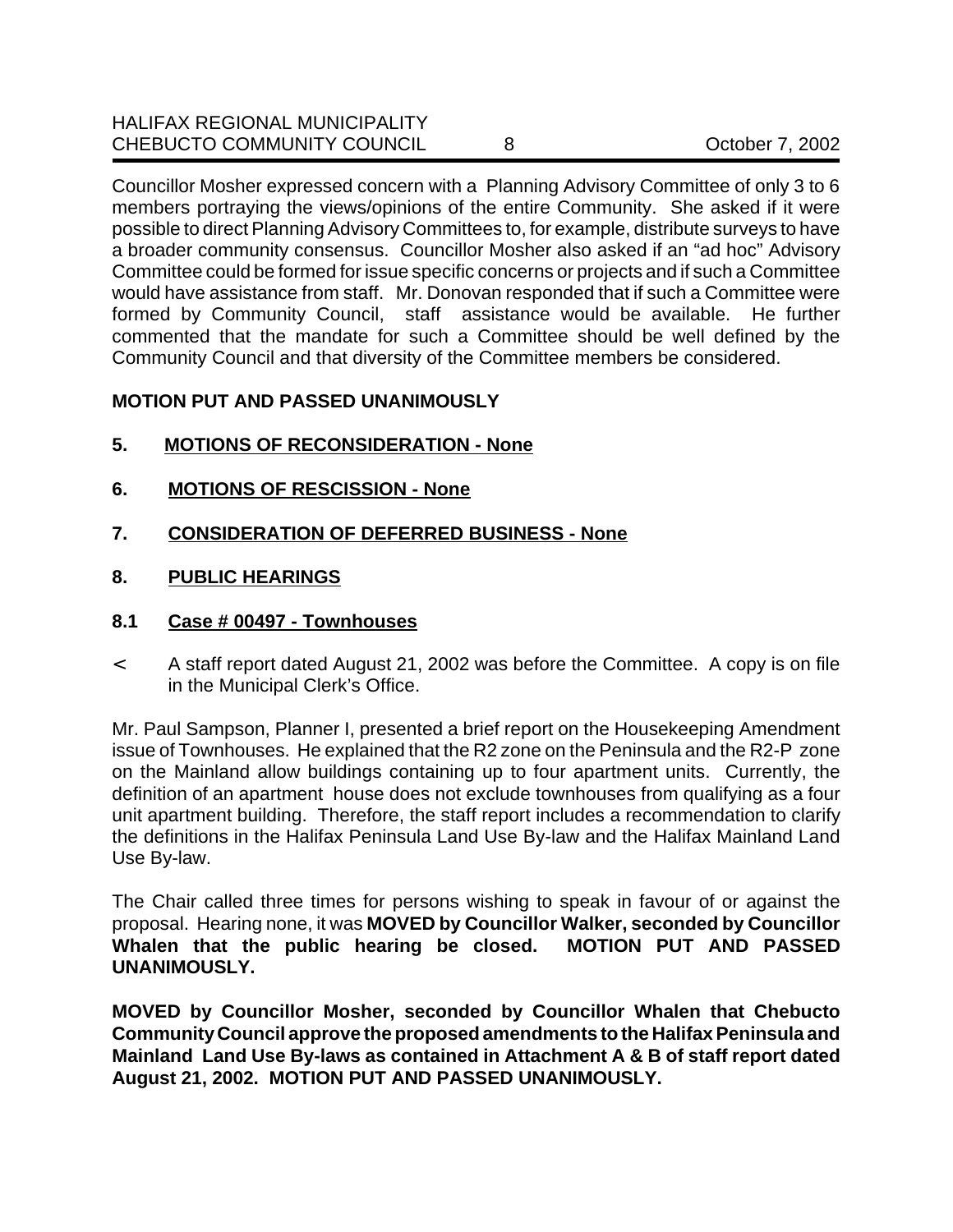#### **8.2 Case # 00465: Application for Development Agreement, Lot abutting Civic #89 Purcell's Cove Road, Halifax**

< A staff report dated September 4, 2002 was before the Committee. A copy is available from the Municipal Clerk's Office

Mr. Paul Sampson, Planner I, presented the staff report dated September 4, 2002 to the Committee. He explained that there had been a request to enter into a development agreement to allow for a single unit dwelling on a lot which does not have public street frontage. Mr. Sampson also commented that there was no recent survey plan included with the application.

Councillor Mosher asked what it would cost to have a survey plan prepared. Mr. Sampson responded that it could cost between \$2,000 - \$3,000.

### **PUBLIC SPEAKERS**

#### **Ms. Nora Perry, 87 Purcell's Cove Road**

Ms. Perry requested a survey be done on the area in question to clarify the exact location of the right of way. Ms. Perry referred to a copy of her property's plot plan which shows the right of way passing through the corner of her house. She expressed concern with losing the corner of her lot and the stonewall running along the right of way. Ms. Perry added that there is a telephone pole situated in the middle of the right of way, in front of 87½ Purcell's Cove Road.

### **Mr. Peter LeClaire, Architect, 7 Bakers Drive**

Mr. LeClaire informed the group that the stonewall would be rebuilt and realigned to the exact survey. He also commented that the drawing shown of the property in question was only a certificate and the dimensions were not accurate.

### **Mr. Fred Pelley, 87½ Purcells' Cove Road**

Mr. Pelley commented that the survey information shown is over 20 years old and there are no survey markers between 89 and 87½ Purcell's Cove Road. Mr. Pelley added that for the owners of 87½ and 85½ Purcell's Cove Road to travel down the right of way and onto Purcell's Cove Road, it is at times necessary to drive over Mr. Perry's lot. He further commented that vehicles are parked on and around Mr. Perry's property due to the Fish 'n Chip shop and it has often been necessary to go into the Fish 'n Chip shop to ask someone to move their car. Mr. Pelley is in favour of the house being built with the suggested 11' setback. He added that the old stonewalls between 85½ and 87½ Purcell's Cove Road were built in the early 1900's to separate the boundary lines and they should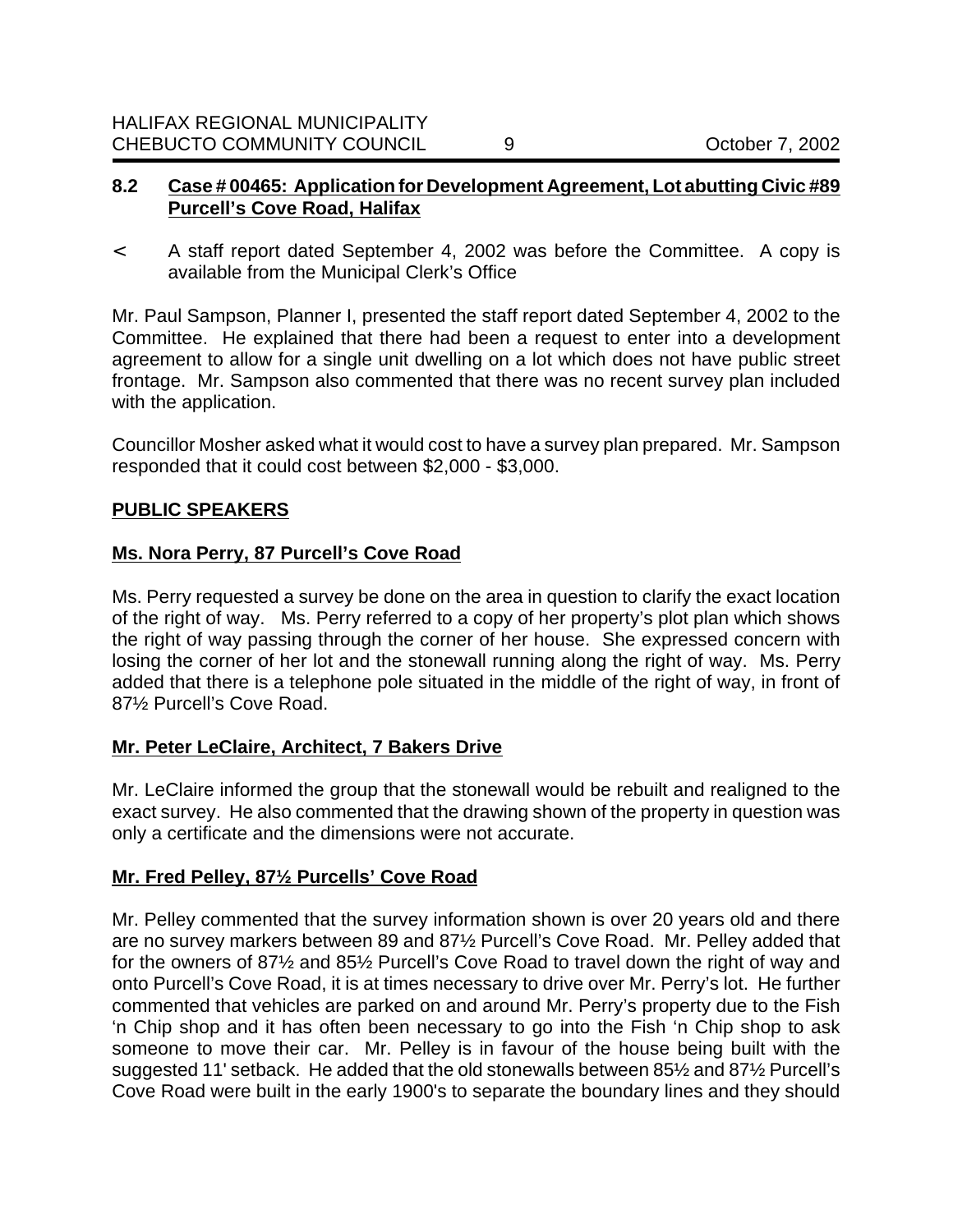| <b>HALIFAX REGIONAL MUNICIPALITY</b> |                 |
|--------------------------------------|-----------------|
| <b>CHEBUCTO COMMUNITY COUNCIL</b>    | October 7, 2002 |

remain. The telephone pole provides a buffer to the Perry's property and he would like to see it remain. Mr. Pelley suggested a 20' access on the right of way to Purcell's Cove Road with NO PARKING signs placed along the retaining wall.

### **Mr. Stephen Jones, 85½ Purcell's Cove Road**

Mr. Jones commented that the owner of #89 Purcell's Cove Road has a retaining wall along the front of the property near the street and patrons of the Fish 'n Chip shop park along this wall. He further commented that he has had to go in and ask customers to move their cars. Mr. Jones is not in agreement with cars parking along this wall and blocking the way for the residents.

#### **Mr. Sam Sotiropoulos, Dartmouth**

Mr. Sotiropoulos stated that he and his father have owned #89 Purcell's Cove Road and the lot in question for over 30 years. He commented that it was impossible for  $#89$ Purcell's Cove Road to be four feet over the property line. Mr. Sotiropoulos added that his father built the retaining wall at his own expense so he could park there. He added that he plans to move into the home built on the lot in question. Mr. Sotiropoulos stated that MT&T installed the telephone pole in the right of way and MT&T should be contacted in regards to its removal/relocation. He stated that the retaining wall will be rebuilt and also added that there have been three surveys done on the lot in question.

### **Mr. William Phillips, 9 Crestview Drive**

Mr. Phillips asked if there would be future development on the opposite side of the right of way and whether this possibility had been taken into consideration. He also commented that some of the lots on the plan are landlocked, such as #20 and #22 and asked if it would be possible for homes to be developed on these lots.

Mr. Sampson, responded that the MPS for this area states that any lot that does not have frontage on a street, a development agreement application may be made but, they would have to meet a list of criteria such as adequate service to sewer and water.

### **Unnamed Speaker, long-time resident of Armdale**

The property in question has been left fallow for many years and this is a good sensible development.

### **Mr. George Sotiropoulos, 89 Purcell's Cove Road**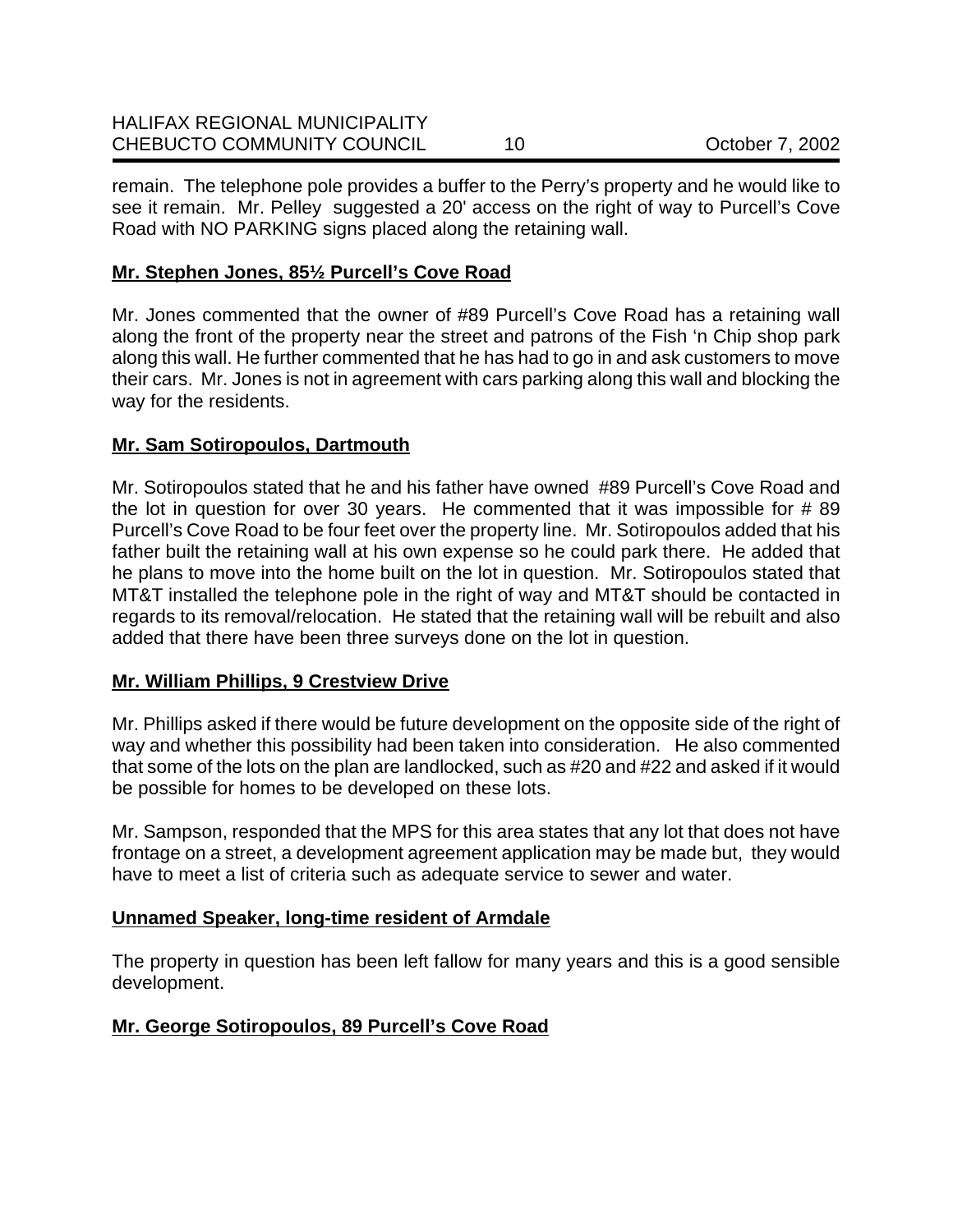Mr. Sotiropoulos stated that he has lived at this address for almost 50 years. He further commented that he has a survey that was done by a Mr. Thompson. He presented the survey to Councillor Walker for his perusal.

## **Mr. Scott Perry, 87 Purcell's Cove Road**

Mr. Perry stated that his main concern was with the traffic and the right of way passing so close to the corner of his property. He also asked which wall would be replaced.

Mr. LeClaire commented that the retaining wall will be replaced and moved back when the sewer and water line is adjusted.

Mr. Perry asked if the right of way could be made a street.

Councillor Adams requested that appropriate staff be informed of Mr. Perry's request as soon as possible.

Further discussion ensued by the Committee with the following points being raised/clarified:

- < two owners share the right of way, 85½ and 87½ Purcell's Cove Road
- < a right of way is the right given to people who own property to travel over an abutting piece of land. One of the conditions under the Municipal Planning Strategy to obtain a Development Agreement is that the lot must have access to a street via a right of way if it does not have access to a street.

Councillor Adams clarified the following:

- < that the lot in question, which is that lot abutting # 89 Purcell's Cove Road, does have access to a street through the right of way.
- < there is some discrepancy regarding the accuracy and function of the right of way.
- < access to the right of way onto Purcell's Cove Road is sometimes blocked with vehicles from the Fish 'n Chip shop.

Mr. Paul Sampson responded that the deed to this property does include the right of way and there is reasonable passage to motor vehicles.

The Chair called for speakers for the third time, hearing no further speakers it was **MOVED by Councillor Whalen, seconded by Councillor Walker that the public hearing be closed. MOTION PUT AND PASSED UNANIMOUSLY**

During discussion, Councillor Mosher suggested that the Developer obtain a proper survey of the right of way, have a meeting with the property owners and then return to Community Council in November.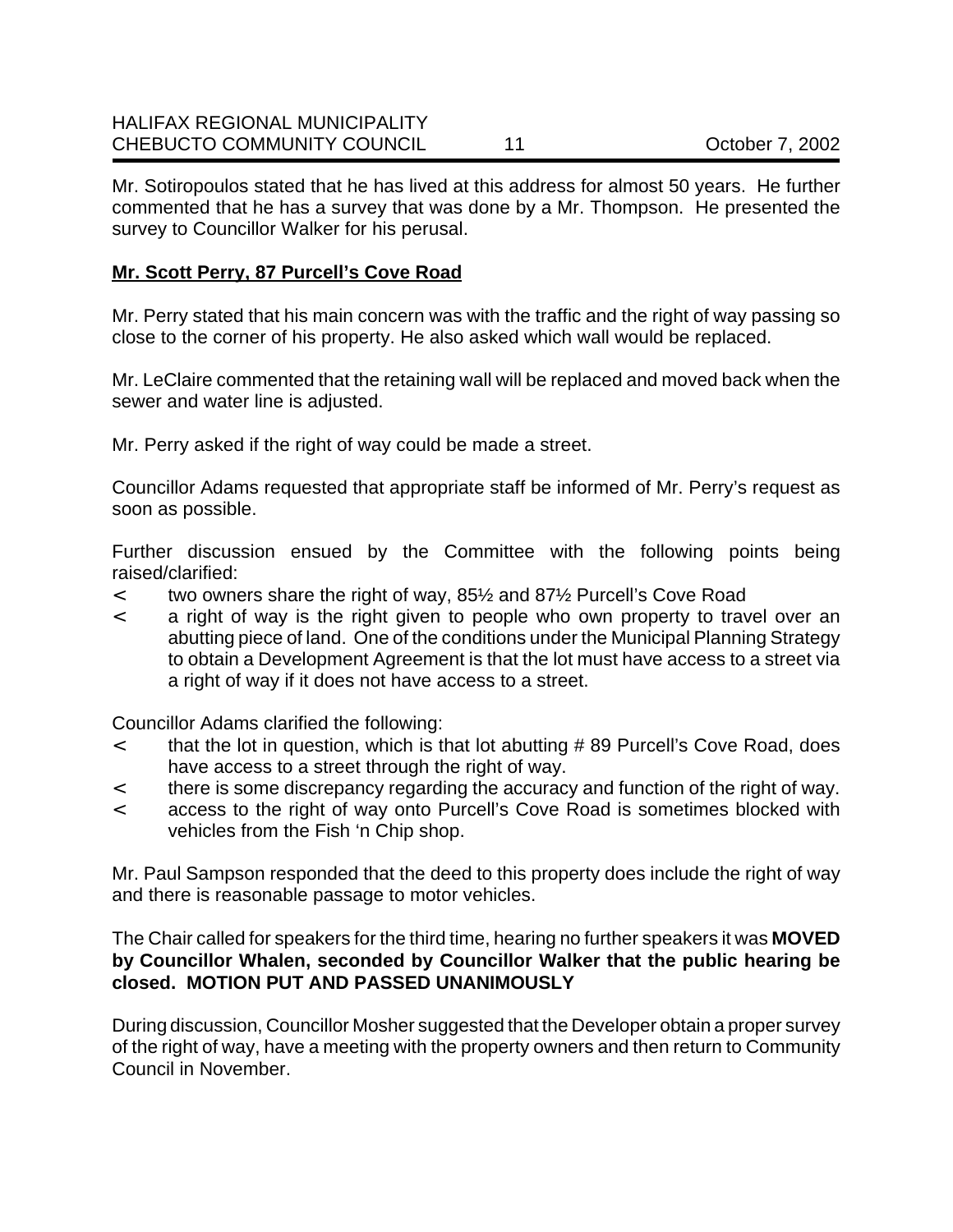Mr. Paul Sampson reminded the Committee that all criteria have been met for this application and that the accuracy and location of the right of way is irrelevant to this application.

Councillor Adams asked if it were possible to approve the recommendation and address the accuracy and access of the right of way to give the property owners assurance that these issues would be remedied. Mr. Sampson responded that the onus was not on the owner for the present application before Community Council.

Mr. Sam Sotiropoulos commented that 35 years ago the lot in question was owned by Mr. Kidney and he owned the right of way. There was a survey done by a Mr. Thompson and there were survey stakes (tags) on the property that are no longer there.

Councillor Mosher offered a meeting room at Chocolate Lake for the Applicant and neighbours to discuss this issue further.

**MOVED by Councillor Mosher, seconded by Councillor Walker that Chebucto Community Council defer Case # 00465: Application for Development Agreement, Lot abutting Civic # 89 Purcell's Cove Road, Halifax, until the next regularly scheduled meeting of the Chebucto Community Council to allow the residents an opportunity to discuss their concerns. MOTION PUT AND PASSED UNANIMOUSLY.**

Councillor Adams encouraged those concerned to meet and discuss their concerns. He also commented that the Police Department would be asked to perform some selective enforcement of the parking area around Phil's Fish 'n Chip shop.

Councillor Mosher added that the Fish 'n Chip issue has been a long standing issue as there have been odor complaints and parking complaints. By-Law is trying to develop a solution. She will provide an update on the progress at the next meeting.

**MOVED by Councillor Mosher, seconded by Councillor Walker that staff prepare an update on the issue of odor complaints and parking around the Fish 'n Chip shop on Purcell's Cove Road for the November meeting of the Chebucto Community Council. MOTION PUT AND PASSED UNANIMOUSLY.**

### **9. CORRESPONDENCE, PETITIONS AND DELEGATIONS**

### **9.1 Presentations**

9.1.1 Dealt with earlier on agenda immediately following Item 4. See page 5.

### **10. REPORTS- None**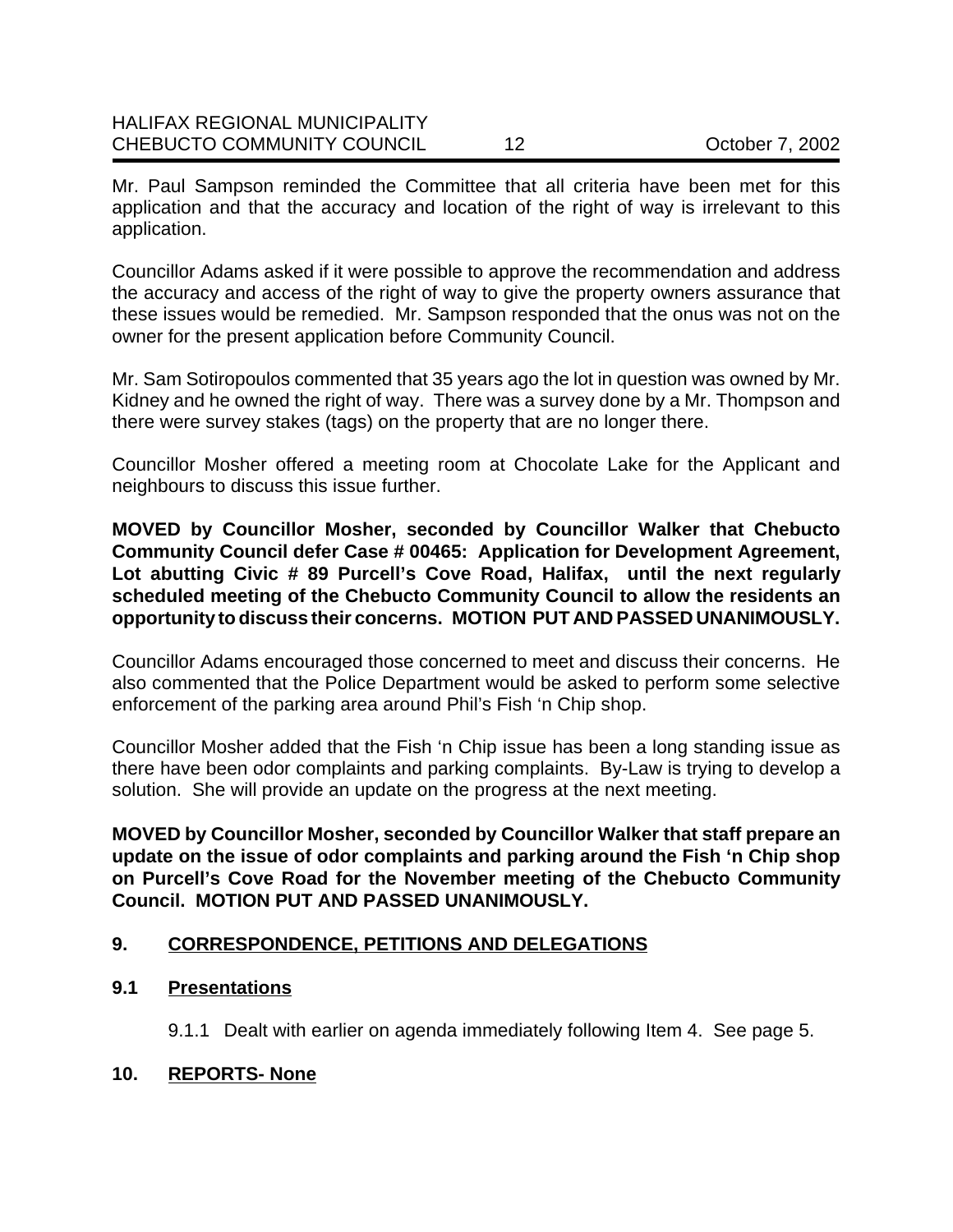# **11. MOTIONS- None**

## **12. ADDED ITEMS**

## **12.1 Kearney Lake Road and Castlehill Road**

Councillor Whalen reported that half signal lights, that are pedestrian activated, have been installed on Kearney Lake Road at Castlehill and Broadholme Drive.

# **12.2 Williams Lake Road/Purcell's Cove Road/Parkdale Road Intersection**

Councillor Mosher reported that all way stops, with flashing lights in advance, will be installed on the Purcell's Cove Road. Concrete curbing, to be installed in the spring of 2003, and an overhead flashing crosswalk sign will be added to better define the intersection. In the interim, Councillor Mosher has requested a Crossing Guard.

## **12.3 Membership Selection Committee**

**MOVED by Councillor Mosher, seconded by Councillor Whalen that Councillor Russell Walker represent the Chebucto Community Council on the Membership Selection Committee. MOTION PUT AND PASSED UNANIMOUSLY**

### **12.4 Grants Committee**

**MOVED by Councillor Mosher, seconded by Councillor Whalen that Councillor Russell Walker represent Chebucto Community Council on the Grants Committee. MOTION PUT AND PASSED UNANIMOUSLY.**

### **12.5 Midget Ball Field**

**MOVED by Councillor Walker, seconded by Councillor Whalen that consideration be given during upcoming budget deliberations for a midget ball field site in the Mainland South area or an upgrade of existing facilities such as Rockingstone Heights School. MOTION PUT AND PASSED UNANIMOUSLY**

### **12.6 Bedford West Project Open House**

Councillor Whalen requested that Chebucto Community Council remain apprized of the proceedings with this development due to possible traffic issues on Kearney Lake Road with the increase of up to 20,000 new residents in Bedford West.

### **13. NOTICES OF MOTION- None**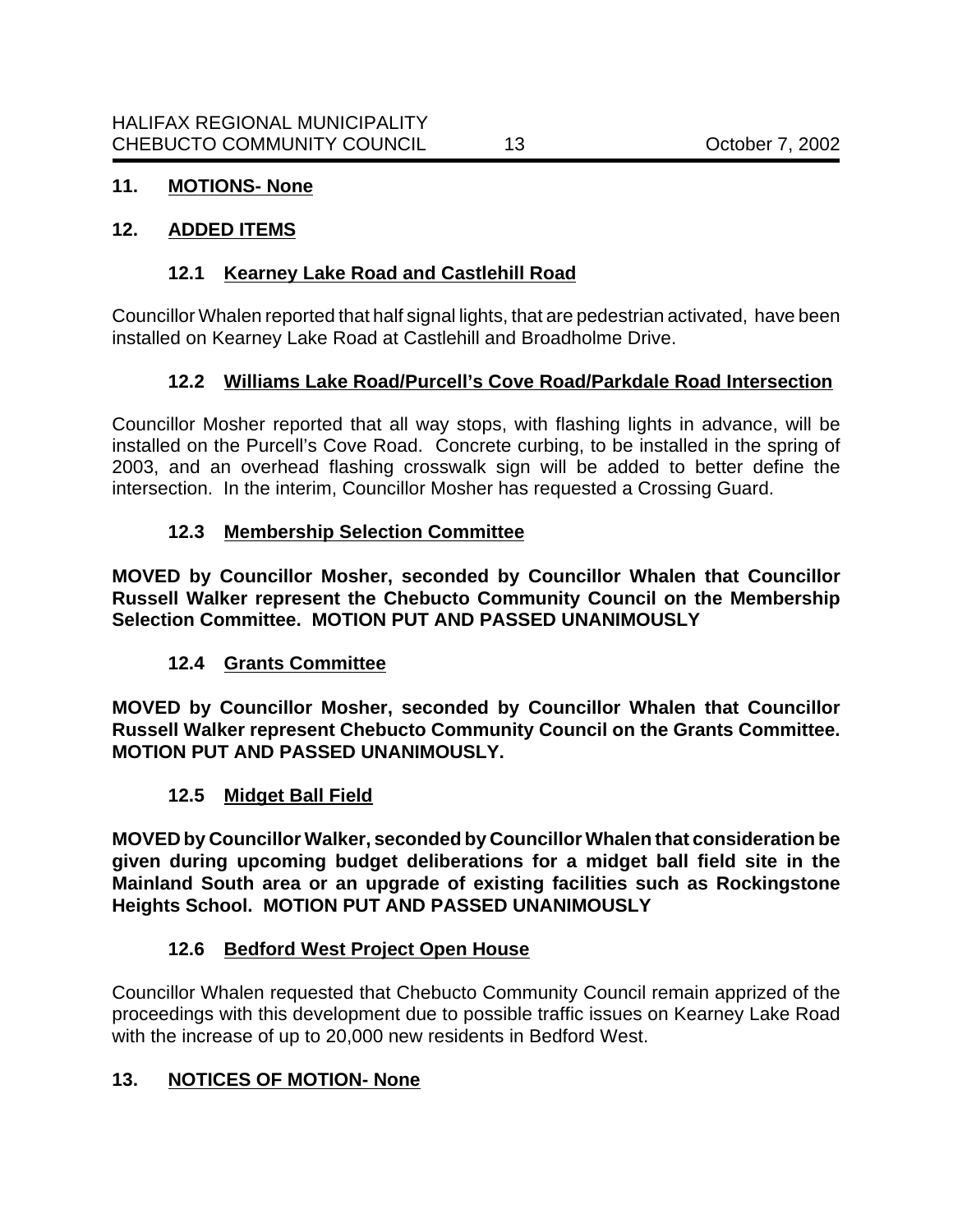# **14. PUBLIC PARTICIPATION**

## **Ms. Mary Ann McGrath, MLA Halifax/Bedford Basin**

Ms. McGrath thanked Chebucto Community Council for their efforts to have the lights installed at Castlehill and Broadholme. She asked if it would be possible to have a pressure switch installed on the side streets for pedestrians and vehicles to alleviate back up on these streets onto Kearney Lake Road. She further commented that she continues to communicate with the Provincial Minister regarding speed limits on side (small) streets. She requested that there be a realignment of the Kearney Lake Road between Kearney Lake and the Bi-centennial Highway to help slow down the vehicles traveling along this road. There will be lights installed at the north side of the Bi-centennial highway which are intended to control back-up traffic on the ramp.

## **Mr. Bob Zinck, Doull Avenue, Fairmount Subdivision**

Mr. Zinck read a letter he sent to the newspapers regarding traffic concerns in Halifax. He also raised the following points:

- < massive housing projects in Clayton Park West but no plan for additional buses
- < sparse transit service wait time for transfers too long
- < of the 12 Park and Rides, only 1 is outside city center. It is necessary to navigate traffic to get to a Park and Ride.
- < staff should review "peak times" as some days it starts as early as 2:30 pm.
- < reminder: Quinpool Road is not a merchant parking lot but a street.
- < News reports from the US note that road construction is done at midnight, not during peak hours, perhaps road construction could be done at midnight here as well

# **Mr. Hiram Tiller, 4 Thackery Close**

- < winter parking ban he suggested that updates be included on the 24 hour 97.9 station (tourist information) regarding whether the parking ban was on or off as there are updated weather reports on a ten minute cycle.
- < commented that the new Superstore in Tantallon had traffic lights installed, as did the Wal-mart in Truro, during construction phase and asked where the problem was with HRM that it cannot provide lights as quickly where needed. Councillor Walker commented that Superstore paid for the lights in Tantallon to which Mr. Tiller responded that others should be forced to pay for the lights to ensure safe access.

# **Mr. Lloyd McLellan, 2814 Old Sambro Road, Williams Wood**

Mr. McLellan commented that he owns property at 1001 Prospect Road and is having problems with obtaining a zoning permit. He has had some contact with HRM staff and